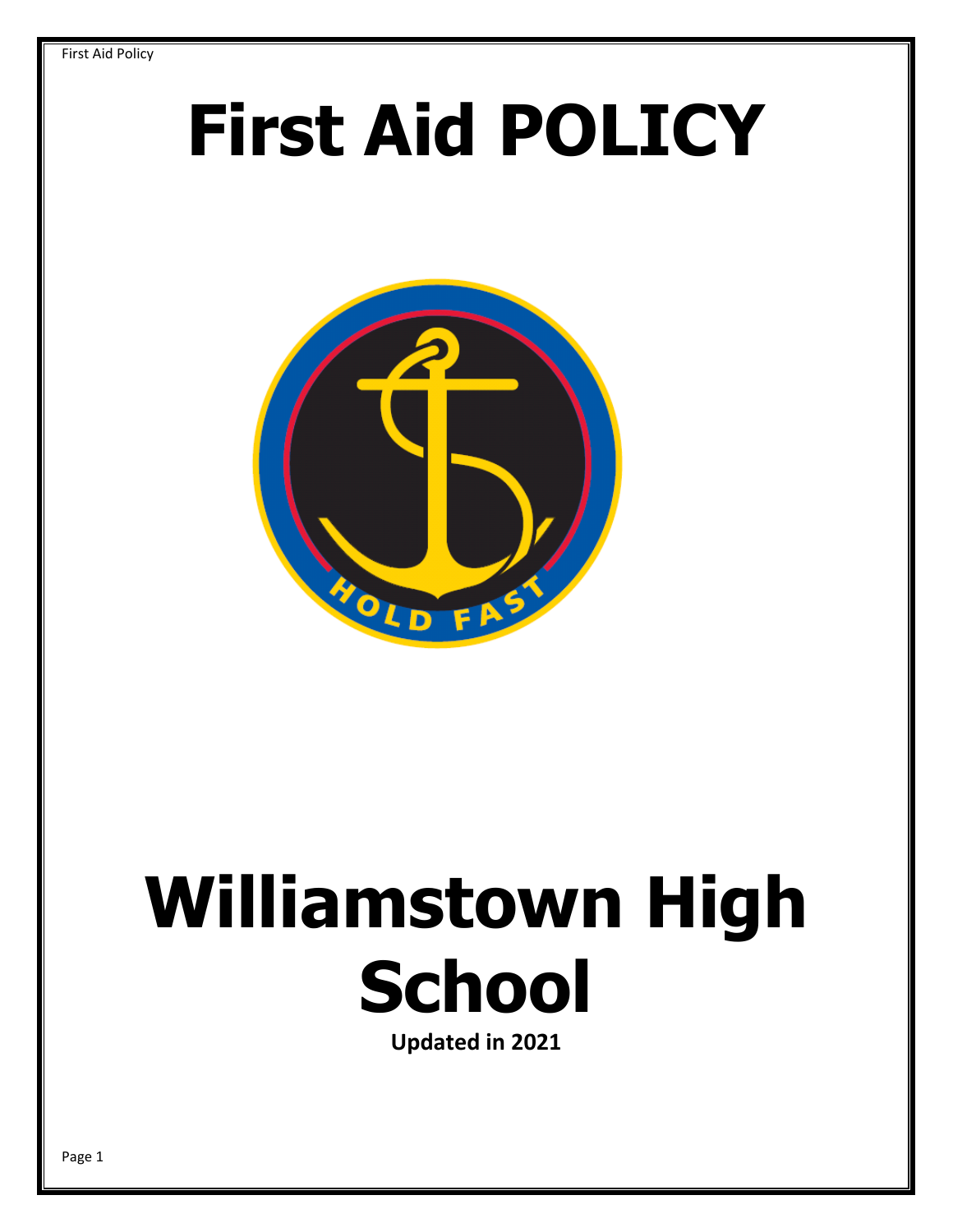# **First Aid Policy**

#### **1. Rationale**

To ensure the school community understands our school's approach to first aid for students.

# **2. Purpose**

From time to time Williamstown High School staff might need to administer first aid to students at school or school activities. Parents/carers should be aware that the goal of first aid is not to diagnose or treat a condition.

First aid for anaphylaxis and asthma are provided for in our school's: Anaphylaxis Policy Asthma Policy

#### **3. Implementation**

The principal will ensure that Williamstown High School has sufficient staff with the appropriate levels of first aid training to meet the first aid needs of the school community. Our school's trained first aid officers are listed in our Emergency Management Plan (EMP). Our EMP includes the expiry dates of the training. This list is reviewed on an annual basis as part of the annual review of our Emergency Management Plan.

#### **First aid kits**

Williamstown High School will maintain:

- A major first aid kit which will be stored in the sickbay rooms at both campuses.
- 20+ portable first aid kits which may be used for excursions, camps, or yard duty. The portable first aid kits will be stored in the sick bay rooms at both campuses.

The campus based first aid officers will be responsible for maintaining all first aid kits.

#### **Care for ill students**

Students who are unwell should not attend school.

If a student becomes unwell during the school day they may be directed to the front office at either campus at Williamstown High School and monitored by staff. Depending on the nature of their symptoms, staff may contact parents/carers or an emergency contact person to ask them to collect the student.

# **4. Specific procedures**

#### **First aid management**

If there is a situation or incident which occurs at school or a school activity which requires first aid to be administered to a student:

- Staff who have been trained in first aid will administer first aid in accordance with their training. In an emergency situation, other staff may assist in the administration of first aid within their level of competence.
- In a medical emergency, staff may take emergency action and do not need to obtain parent/carer consent to do so. Staff may contact Triple Zero "000" for emergency medical services at any time.
- Staff may also contact NURSE-ON-CALL (on 1300 60 60 24) in an emergency. NURSE-ON-CALL provides immediate, expert health advice from a registered nurse and is available 24 hours a day, 7 days a week.
- If first aid is administered for a minor injury or condition, Williamstown High School will notify parents/carers by making a phone call or sending an email to parents and carers,
- If first aid is administered for a serious injury or condition, or in an emergency situation, school staff will attempt to contact parents/carers or emergency contacts as soon as reasonably practical.
- If staff providing first aid determine that an emergency response is not required but that medical advice is needed, school staff will ask parents/carers, or an emergency contact person, to collect the student and recommend that advice is sought from a medical practitioner.